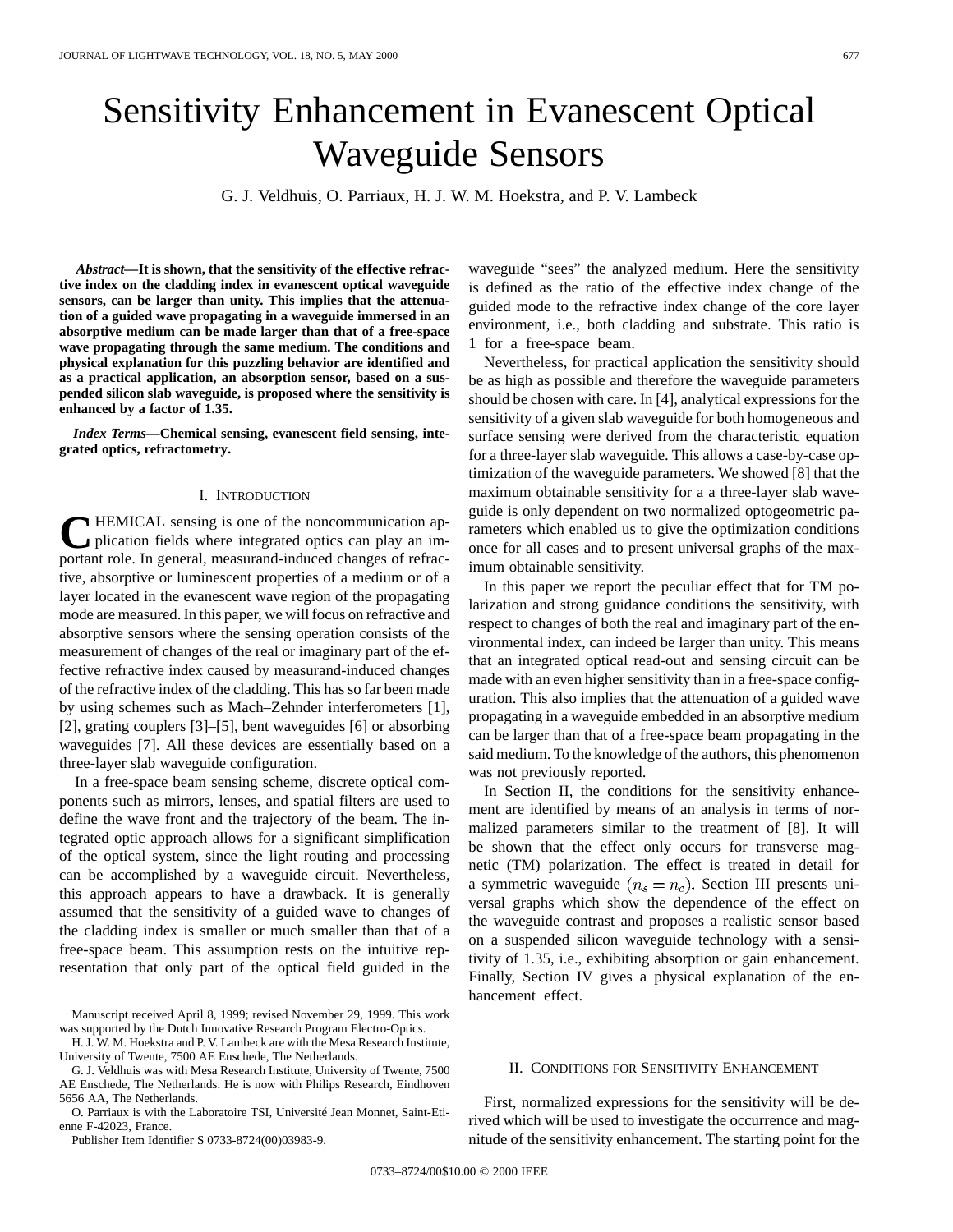analysis is the well-known characteristic equation for a threelayer slab waveguide as illustrated in Fig. 1 [10]

$$
\frac{2\pi t}{\lambda} \sqrt{n_f^2 - N^2} - \arctan\left[\sqrt{\frac{N^2 - n_s^2}{n_f^2 - N^2}} \left(\frac{n_f}{n_s}\right)^{2p}\right] - \arctan\left[\sqrt{\frac{N^2 - n_c^2}{n_f^2 - N^2}} \left(\frac{n_f}{n_c}\right)^{2p}\right] - m\pi = 0 \quad (1)
$$

where t is the thickness of the waveguide core layer,  $n_s$ ,  $n_f$ and  $n_c$  are the refractive indices of the substrate, core and cover layer respectively,  $N$  is the effective refractive index,  $m$  is an integer defining the mode order,  $p = 0$  for TE- and  $p = 1$  for TM-polarization while  $\lambda$  is the free-space wavelength. Equation (1) can be rewritten in a more compact normalized form as (2), shown at the bottom of the page, where  $\alpha_s$ ,  $\alpha_c$ , X and T are normalized dimensionless parameters, defined as

$$
\alpha_s = 1 - \left(\frac{n_s}{n_f}\right)^2 \tag{3}
$$

$$
\alpha_c = 1 - \left(\frac{n_c}{n_f}\right)^2 \tag{4}
$$

$$
X = 1 - \left(\frac{N}{n_f}\right)^2\tag{5}
$$

$$
T = \frac{2\pi n_f t}{\lambda}.\tag{6}
$$

Here,  $\alpha_s$  and  $\alpha_c$  represent the normalized refractive index contrasts at the substrate and cover side respectively,  $X$  is the normalized effective refractive index and  $T$  is the normalized waveguide thickness. Note (from (2)), that for fixed polarization and mode-order,  $T = T(X, \alpha_s, \alpha_c)$ .

The sensitivity to changes in the cover can be found by differentiating (1)

$$
S \equiv \frac{\partial N}{\partial n_c} = \frac{P_c}{P_{\text{tot}}} \left[ \sqrt{\frac{1 - \alpha_c}{1 - X}} + 2p \left( \sqrt{\frac{1 - X}{1 - \alpha_c}} - \sqrt{\frac{1 - \alpha_c}{1 - X}} \right) \right]
$$

$$
= \frac{N}{n_c} \left\{ 1 + \frac{N^2 - n_c^2}{N^2} \right\} \frac{P_c}{P_{\text{tot}}} \tag{7}
$$

where we have used (3)–(5) and  $P_c/P_{\text{tot}}$  is the fraction of modal power located in the cover layer [4]

$$
\frac{P_c}{P_{\text{tot}}} = \frac{Q_c}{T + Q_s + Q_c} \frac{X}{\alpha_c} \tag{8}
$$



Fig. 1. Schematic representation of the slab waveguide under study. The grey area indicates the normal electric field component of the  $TM_0$  mode in a large-guidance waveguide.

with the normalized penetration depths [10]

$$
Q_i = \frac{1}{\sqrt{\alpha_i - X}} \cdot \left[ \frac{1 - \alpha_i}{1 - X \cdot (2 - \alpha_i)} \right]^p \qquad i = s, c. \tag{9}
$$

Note (from (7)), that for fixed polarization and mode-order, also  $S = S(X, \alpha_s, \alpha_c)$ .

For both polarizations, the sensitivity at the limits of the variation domain of  $X$  shows a similar behavior. For a very thick waveguide  $(X \to 0)$  it is clear that  $P_c/P_{\text{tot}} \to 0$  and therefore  $S \rightarrow 0$ . At cutoff, three different cases can be distinguished. If the waveguide is symmetric ( $\alpha \equiv \alpha_c$  and  $X \to \alpha$ ), then  $S \to P_c/P_{\text{tot}} \to 0.5$ . If  $n_c > n_s (X \to \alpha_c)$  then And finally, for  $n_c \, < n_s \, (X \to \alpha_s)$  it turns out that  $S \to 0$  since in that case

Since by definition  $\alpha_c > X$ , it can immediately be seen from (7) that for transverse electric (TE) polarization, where  $p = 0$ ,  $S_{\text{TE}}$  <  $P_c/P_{\text{tot}}$  < 1 in all cases. However, for TM polarization, where  $p = 1$ , a second term is present in the sensitivity expression (7) and it cannot be excluded a priori that the term between brackets will be larger than 1 and that this also can lead to  $S_{\text{TM}} > P_c/P_{\text{tot}}$ . In the following it will be investigated whether conditions exist for this to occur.

For given refractive indices of the layers and a given wavelength, we can find the condition (i.e., thickness) for maximum sensitivity to changes in the cover by solving

$$
\frac{\partial}{\partial t} \frac{\partial N}{\partial n_c} = 0.
$$
 (10)

The mathematics for solving this equation can be simplified by considering

$$
\frac{\partial}{\partial t} \frac{\partial N}{\partial n_c} = \frac{\partial S}{\partial t} = \frac{\partial S}{\partial X} \frac{\partial X}{\partial t}.
$$
 (11)

Since  $\delta X/\delta t \neq 0$ , the condition for maximum sensitivity is obtained by solving  $\delta S/\delta X = 0$ . After some algebraic calculations, the exact condition for maximum sensitivity can be found as

$$
1+3\frac{1-X}{X}+Q_c-p\frac{4(1-X)}{1+\alpha_c-2X}-\frac{Y_sQ_s+Y_cQ_c}{T+Q_s+Q_c}=0\tag{12}
$$

$$
T = \frac{\arctan\left[\sqrt{\frac{a_s - X}{X}} \left(\frac{1}{1 - \alpha_s}\right)^p\right] + \arctan\left[\sqrt{\frac{\alpha_c - X}{X}} \left(\frac{1}{1 - \alpha_c}\right)^p\right] + m\pi}{\sqrt{X}}
$$
(2)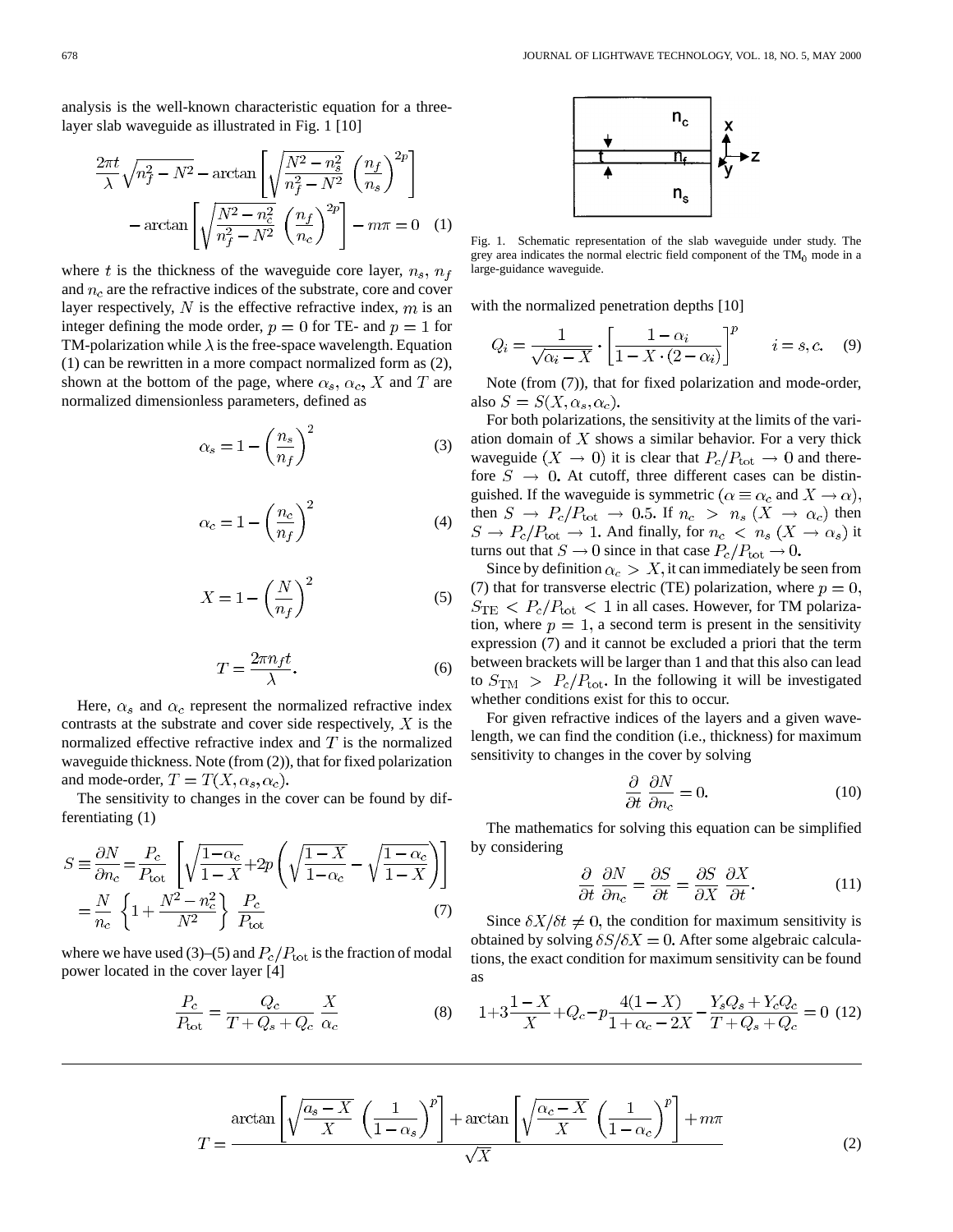

Fig. 2. Maximum achievable sensitivity,  $S_{\text{max}}$ , (solid line) and the corresponding relative power propagating in the cladding,  $2P_c/P_{\text{tot}}$  (dashed line) for the  $TM_0$  mode versus the contrast.

with

$$
Y = \frac{1 - X}{\alpha_i - X} \left[ \frac{1 + (2 - \alpha_i)(2\alpha_i - 3X)}{1 - X(2 - \alpha_i)} \right]^p \qquad i = s, c. \tag{13}
$$

For a given mode-order and polarization,  $T$  and  $S$  depend only on  $X$ ,  $\alpha_s$ , and  $\alpha_c$ . Therefore, the optimum normalized effective refractive index,  $X_{opt}$ , which ensures the optimum waveguide thickness for maximum sensitivity to changes in the cover for an otherwise fixed set of waveguide parameters, is a function of  $\alpha_s$  and  $\alpha_c$  only, and can be found by solving (12). Then, by substituting  $X_{\text{opt}}$  in (7) and (2), the maximum sensitivity to changes in the cover, and the corresponding waveguide thickness can now be calculated for every possible combination of  $n_s$ ,  $n_f$ ,  $n_c$ , and  $\lambda$ .

## III. RESULTS

The results obtained above can be used for both asymmetric and symmetric waveguides, and it can be shown that the effect,  $S > P_c/P_{\text{tot}}$ , can occur in both cases. Nevertheless, we will limit ourselves to the latter, i.e.,  $\alpha = \alpha_s = \alpha_c$ , with  $\alpha$  being the symmetrical waveguide contrast. In that case the waveguide can be cladded on both sides with the medium to be analyzed, thus improving the sensitivity by a factor of 2, now  $\delta N/\delta n_{\rm{cladding}} = \delta N/\delta n_c + \delta N/\delta n_s = 2\delta N/\delta n_c$ . For reasons of practical interest, only the results for the  $TM_0$  mode will be graphically represented here, although higher order modes show similar behavior. Fig. 2 shows the maximum achievable sensitivity,  $S_{\text{max}} = 2 \cdot S(X_{\text{opt}})$ , and the corresponding power propagating in the cladding,  $2P_c(X_{\text{opt}})/P_{\text{tot}}$ , as a function of the contrast  $\equiv \alpha$  for the TM<sub>0</sub>-mode. Fig. 3 shows the corresponding normalized waveguide thickness,  $T_{opt} = T(X_{opt})$ . The cutoff condition for the zeroth (i.e.,  $t = 0$ ) and the first-order mode are indicated by the dotted line and can be found, using  $N = n_c$  $n_s$ , from (2) as

$$
T_{\text{cutoff}} = \frac{m\pi}{\sqrt{\alpha}}.\tag{14}
$$

As shown in Fig. 2, a region exists where  $S_{\text{max}}$  is larger than 1, which corresponds to the contrast being larger than 0.57. In this case the waveguide is strictly monomodal and well away



Fig. 3. Normalized waveguide thickness,  $T_{\text{opt}}$ , ensuring the maximum sensitivity for the  $TM_0$  mode versus the contrast. The cut-off condition for the  $TM_0$  and the TM<sub>1</sub> mode are indicated by dashed lines.

from cutoff (see Fig. 3), while the relative power propagating in the cladding is smaller than 1. The  $S_{\text{max}}$ -region where the contrast is smaller than 0.57 corresponds to a maximum sensitivity occurring at the cutoff thickness  $(t = 0)$  in Fig. 3. This means that symmetric weak guidance waveguides always exhibit a sensitivity smaller than unity,  $S = 1$  being reached at the cutoff of the  $TM_0$  mode, as for the  $TE_0$  mode.

It is of major interest to check whether a contrast value larger than 0.57 corresponds to a combination of existing materials. It does indeed since  $\alpha > 0.57$  corresponds to  $n_f > 1.5 \cdot n_c$ . This condition can easily be satisfied in the most relevant sensing applications, i.e., where the measurand is a gas, a liquid or an organic film. In the case of a gas,  $n_f$  must be larger than 1.5 which authorizes the use of practically all slab step-index technologies. In the case of a water cladding,  $n_f$  must be larger than 2 which is provided by many dielectric films like  $Si<sub>3</sub>N<sub>4</sub>, ZrO<sub>2</sub>$ ,  $HfO<sub>2</sub>$ , Ta<sub>2</sub>O<sub>5</sub> and TiO<sub>2</sub>. If the cladding material is a high index polymer like polycarbonate ( $n_c \approx 1.6$ ) TiO<sub>2</sub> does fulfill the  $S > 1$  condition. However, the highest sensitivity will generally be provided by semiconductor films such as Si or GaAs, as shown in the example hereafter.

The formalism and expressions derived here contribute no restriction to the permittivity of the different layers, which may be complex. This means that if the nominal losses of an absorptive sensor are small, which is true in most practical cases, the obtained maximum sensitivities for a lossless structure also hold for a change in the imaginary part of the refractive index. This implies that absorption enhancement can be obtained. As an example of this, an absorption sensor for detecting gas concentrations at a specific absorption line [9] will be proposed.

A freely suspended silicon waveguide  $(n_f = 3.45)$  in a gas atmosphere ( $n_{\rm{cladding}} = 1$ ) has a contrast,  $\alpha = 0.916$ . A wavelength of  $\lambda = 1550$  nm is assumed. Then, from Figs. 2 and 3, and using (6), a sensitivity  $S_{\text{max}} = 1.35$  can be obtained for a waveguide thickness of  $t = 192$  nm. This means that although only 76% of the guided power is located in the cladding (see Fig. 2), the absorption of the light by the gas is enhanced by a factor 1.35 compared to that of a free-space beam propagating in the same gas. This implies that an integrated optical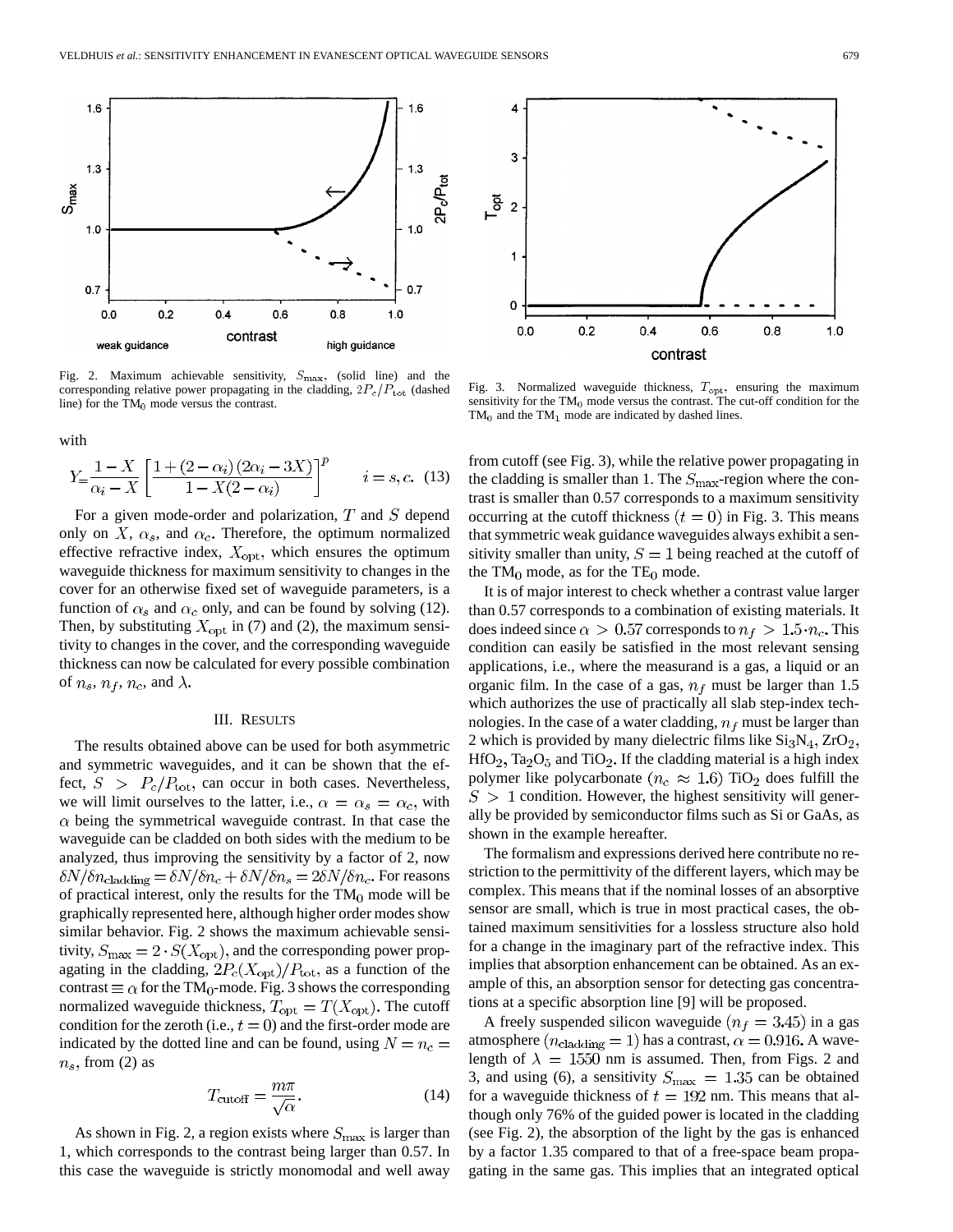read-out and sensing circuit can be used with an even higher sensitivity than in the free-space configuration. This result was checked by calculating the mode attenuation with a commercially available mode solver [11] and with the expressions for the sensitivity given in [4]. In addition it was independently confirmed by calculating the propagation of a Gaussian light distribution into the discussed structure using a commercially available BPM-algorithm; in that way avoiding the use of modal expansions [11]. Note that absorption changes in an aqueous cladding ( $n_c \approx 1.33$ ) combined with a silicon waveguide will also lead to absorption enhancement  $(S = 1.2)$ .

Since gain in a medium can simply be seen as negative absorption, the obtained results might also be relevant for obtaining larger optical amplification. For example the gain in an erbium-doped silica waveguide ( $n \approx 1.45$ ,  $\lambda = 1550$  nm) can be enhanced by a factor of 1.16, by using a silicon waveguide cladded with erbium-doped silica instead ( $t = 162$  nm).

# IV. PHYSICAL EXPLANATION

The physical explanation of the enhanced absorption is simple if one realizes that the absorption rate at a given position r is proportional to  $|E(r)|^2$  where  $E(r)$  is the electrical field at the position  $r$ .

Now we have to compare the interaction of a plane wave in a homogeneous material with absorption and a refractive index  $n_c$ , with the interaction of a TM mode of which only the evanescent waves propagate through that material. Both systems differ with respect to the part of the power propagating through the absorptive material, but also in the propagation speed and the direction of the magnetic field factor. The first aspect leads, without any doubt to a lowering of the attenuation, with a factor of  $P_c/P_{\text{tot}}$ . Both other factors will be shown to lead to an enhancement of the attenuation.

In the first place, at a given power the amount of energy in a slice perpendicular to the channel axis and a slice thickness of one unit length is proportional to the inverse of the propagation speed of the guided beam, implying that it is proportional to effective refractive index  $N$ . Hence, compared to the free-space beam we win (because  $N > n_c$ ) a factor  $N/n_c$ , emphasizing the importance of having a high index of the core layer.

In the second place, at a position  $\boldsymbol{r}$  that absorption rate is proportional to  $\mathbf{|}E(\mathbf{r})|^2$ . For the free-space beam, just as for TE-modes the E-field consists of the lateral field component  $E_y$  only, in TM-modes, however, there are two components: a transversal one,  $E_x$  and another one being parallel to the propagation direction,  $E_z$ .

This implies that in the case of a TM mode the absorption rate at a given position  $\boldsymbol{r}$  is proportional to

$$
|E(r)|^2 = |E_x(r)|^2 + |E_z(r)|^2.
$$
 (15)

The transmitted power however, given as the Poynting vector only depends on the lateral field component  $E_x(\mathbf{r})$  being proportional to  $E_x(\mathbf{r})^2$  (see Appendix). So the  $E_z$  component of the field is active in the absorption, but does not manifest itself in the transmitted power. As a consequence a second factor enhancing the absorption at points in the cladding region arises, this factor being specific for TM modes

$$
\{|E_x(\bm{r})|^2+|E_z(\bm{r})|^2\}/|E_x(\bm{r})|^2.\tag{16}
$$

Taking in account, that absorption takes place in the cladding region of the symmetrical three layer slabguide only, this enhancement factor can be expressed analytically by substituting the well known relations between the fields  $E_x, E_z$ , and  $H_y$  (see also Appendix). This leads to

$$
\{|E_x(\boldsymbol{r})|^2 + |E_z(\boldsymbol{r})|^2\}/|E_x(\boldsymbol{r})|^2 = 1 + (N^2 - n_c^2)/N^2.
$$
 (17)

Combining all factors, it can be concluded that by launching identical powers into a free-space beam, propagating through an absorbing medium and into a TM mode of a symmetrical three layer slabguide where the cladding consists of the same absorbing medium, the attenuation of the waveguiding system is enhanced relative to that of a free-space beam with a factor

$$
S = N/n_c \cdot \{1 + (N^2 - n_c^2)/N^2\} \cdot P_c/P_{\text{tot}}.\tag{18}
$$

The relation again shows the importance of a high value of the modal index  $N$ , although there has to be made a compromise with respect to obtaining also a high fraction of the power propagating through the cladding region. The latter is also favored by choosing a low value of the thickness of the core layer.

Note, that in this calculations we have not taken into account the influence of the absorption coefficient on the modal field profile. The latter however can be calculated to be negligible. Also, it has to be noted, that the same relation can be found by substituting relations  $(4)$  and  $(5)$  into relation  $(7)$ , but now by starting from more basic physics, the physical background of this formula has been made clear.

The same type of reasoning holds for real changes in refractive index of the cladding material.

The physical explanation of the enhancement effect can also be demonstrated by perturbation theory (see Appendix).

## V. CONCLUSION

We have shown that in the case of homogeneous sensing with a three-layer slab waveguide the sensitivity of the effective refractive index to variations of the cladding index can be larger than unity for TM polarization and strong guidance. The observation is counter intuitive but can be explained when the differences in power fraction in the absorptive material, in the propagation speed and in the direction of the magnetic field factor of both systems are considered. Although the enhancement might be too small to compensate for the difficulty of injecting light into a waveguide, it opens up new development perspectives for chemical sensors within the emerging field of silicon based microsystems as well as for integrated optical amplifiers. It can be shown, using simple arguments from integrated optics theory, that the presented effect may even be larger in large contrast free standing channel waveguides, like beams, stripes and circular waveguides, if well optimized.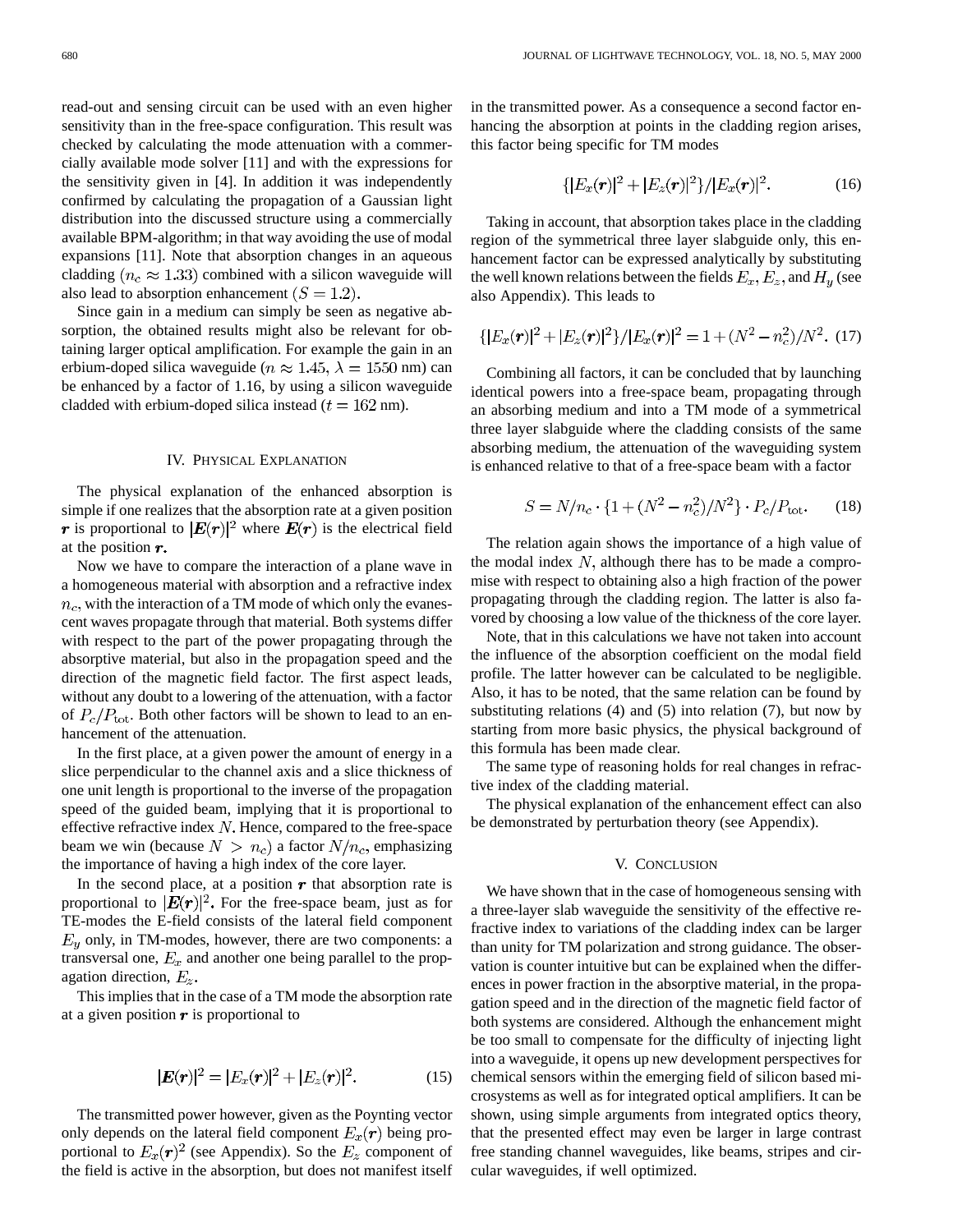## **APPENDIX**

The origin of the sensitivity enhancement can clearly be seen from perturbation theory. Here the absorption or the change in refractive index is considered to be a perturbation on the not-absorbing or unchanged system. Perturbation theory presents the change of the propagation constant as a function of the change of the complex refractive index in a certain region, in this special case in the cladding material.

Perturbation theory [12] gives us for the zeroth-order TM-mode the relation

$$
\Delta \beta^2 = \int \frac{H_y}{\varepsilon_x} \Delta O H_y^* dx / C_0 \tag{A1}
$$

where  $OH<sub>y</sub>$  is defined by the eigenvalue equation for TM polarized light in planar structures

$$
OH_y \equiv \varepsilon_x \partial_x \left(\frac{1}{\varepsilon_z} \partial_x H_y\right) + k_0^2 \varepsilon_x H_y = k_0^2 N^2 H_y \equiv \beta^2 H_y.
$$
\n(A2)

where  $\beta \equiv k_0 N$  and  $C_0$  is defined by the orthogonality theorem [10]

$$
\int H_y^p H_y^{q^*} / \varepsilon_x dx = \delta_{pq} C_p = \delta_{pq} P_p 2\omega \varepsilon_0 / \beta \tag{A3}
$$

where  $p (= 0)$  and q indicate the mode order.

We assume a small (isotropic) and uniform perturbation in (part of) the layers, but for clarity we define an individual  $\Delta \epsilon_z$ and  $\Delta \varepsilon_x$  according to

$$
\varepsilon_c \to \varepsilon_c + \Delta \varepsilon_c; \Delta \varepsilon_c = \Delta \varepsilon_x = \Delta \varepsilon_z. \tag{A4}
$$

Further elaboration of formula (A1), then gives the result

$$
\Delta\beta^2 = \int \left\{ \frac{\Delta\varepsilon_z}{\varepsilon_z^2} |\partial_x H_y|^2 + \beta^2 \frac{\Delta\varepsilon_x}{\varepsilon_x^2} |H_y^2| dx \right\} / C_0. \quad (A5)
$$

Equation (A5) can be rewritten as

$$
\Delta\beta^2 = \left\{ \int H_y \frac{\varepsilon_x + \Delta\varepsilon_x}{\varepsilon_x} \partial_x \left( \frac{1}{\varepsilon_z + \Delta\varepsilon_z} \partial_x H_y^* \right) dx - \int H_y \partial_x \left( \frac{1}{\varepsilon_z} \partial_x H_y^* \right) dx + \int k_0^2 \Delta\varepsilon_x |H_y^2| / \varepsilon_x \cdot dx \right\} / C_0.
$$
\n(A6)

Hence, after some simple manipulations

$$
\Delta \beta^2 = \left\{ \int H_y \partial_x \left( -\frac{\Delta \varepsilon_z}{\varepsilon_z^2} \partial_x H_y^* \right) dx \right. \left. + \int \frac{\Delta \varepsilon_x}{\varepsilon_x} H_y \partial_x \left( \frac{1}{\varepsilon_z} \partial_x H_y^* \right) dx \right. \left. + k_0^2 \int \Delta \varepsilon_x |H_y^2| / \varepsilon_x dx \right\} / C_0. \tag{A7}
$$

The first integral can be rewritten by integration by parts, for the second and third integrals we use the modal field equation leading to

$$
\Delta\beta^2 = \int \left\{ \frac{\Delta\varepsilon_z}{\varepsilon_z^2} |\partial_x H^y|^2 + \beta^2 \frac{\Delta\varepsilon_x}{\varepsilon_x^2} |H_y^2| dx \right\} / C_0. \tag{A8}
$$

So, from (A8) it can be seen that both  $\Delta \varepsilon_x$  and  $\Delta \varepsilon_z$  (and so both electric field components) contribute to the modal index changes.

Taking into account the relations between the two electric field components and  $H_y$ 

$$
E_x = \beta H_y / (\omega \varepsilon_0 \varepsilon_x) \tag{A9}
$$

$$
E_z = -i\partial_x H_y/(\omega \varepsilon_0 \varepsilon_z)
$$
 (A10)

relation (A8) can be transformed into

$$
\Delta\beta^2 = \beta^2 \int dx \{ \Delta\varepsilon_z |E_z|^2 + \Delta\varepsilon_x |E_x|^2 / (\varepsilon_x |E_x|^2) \}.
$$
\n(A11)

Setting  $\Delta \varepsilon_x = \Delta \varepsilon_z = \Delta \varepsilon_c$  the relation can be rewritten as

$$
\Delta\beta^2 = \beta^2 \Delta \varepsilon / \varepsilon_c \int_c dx \{ (|E_x|^2 + |E_z|^2) / |E_x|^2 \} \qquad (A12)
$$

in which we recognize the enhancement factor given in relation (16). In (A12), the subscript  $c$  indicates that the integration is over the two outermost layers. From (A12) it follows:

$$
k_0^2 2N\Delta N = \{2\Delta n_c k_0^2 (N^2 - n_c^2) + k_0^2 2\Delta n_c\} P_c / (n_c P_{\text{tot}}).
$$
\n(A13)

Here, we have used that  $\partial_x H^y = \pm \sqrt{N_2 - n_c^2} k_0 H_y$  in the outermost layers, and

$$
P_c/P_{\text{tot}} \equiv \int_c |H_y|^2 / \varepsilon_c \cdot dx / \int |H_y|^2 / \varepsilon_x \cdot dx. \tag{A14}
$$

From (A13) it follows for the sensitivity:

$$
S \equiv \frac{\partial N}{\partial n_c} = \frac{N}{n_c} \left\{ 1 + (N^2 - n_c^2)/N^2 \right\} P_c / P_{\text{tot}} \tag{A15}
$$

just the same relation as we derived earlier in Section IV.

Analytical expressions for  $P_c/P_{\text{tot}}$  can be found from standard theory [4] leading to

$$
P_c/P_{\text{tot}} = \{1 + \cos(\gamma t)\}\varepsilon_g \gamma / [\{(1 + \cos(\gamma t))\varepsilon_g \gamma + \{\gamma t + \sin(\gamma t)\}\varepsilon_c \kappa] + \{\gamma t + \sin(\gamma t)\}\varepsilon_c \kappa\}
$$
\n(A16)

with

and

$$
\gamma \equiv k_0 \sqrt{n_g^2 - N^2}
$$

 $\kappa \equiv k_0 \sqrt{N^2 - n_c^2}.$ 

In the above,  $t$  is the thickness of the guiding layer.

#### **REFERENCES**

[1] R. G. Heideman, G. J. Veldhuis, E. W. H. Jager, and P. V. Lambeck, "Fabrication and packaging of integrated chemo-optical sensors," *Sensors Actuators*, vol. B35-36, pp. 234–240, 1996.